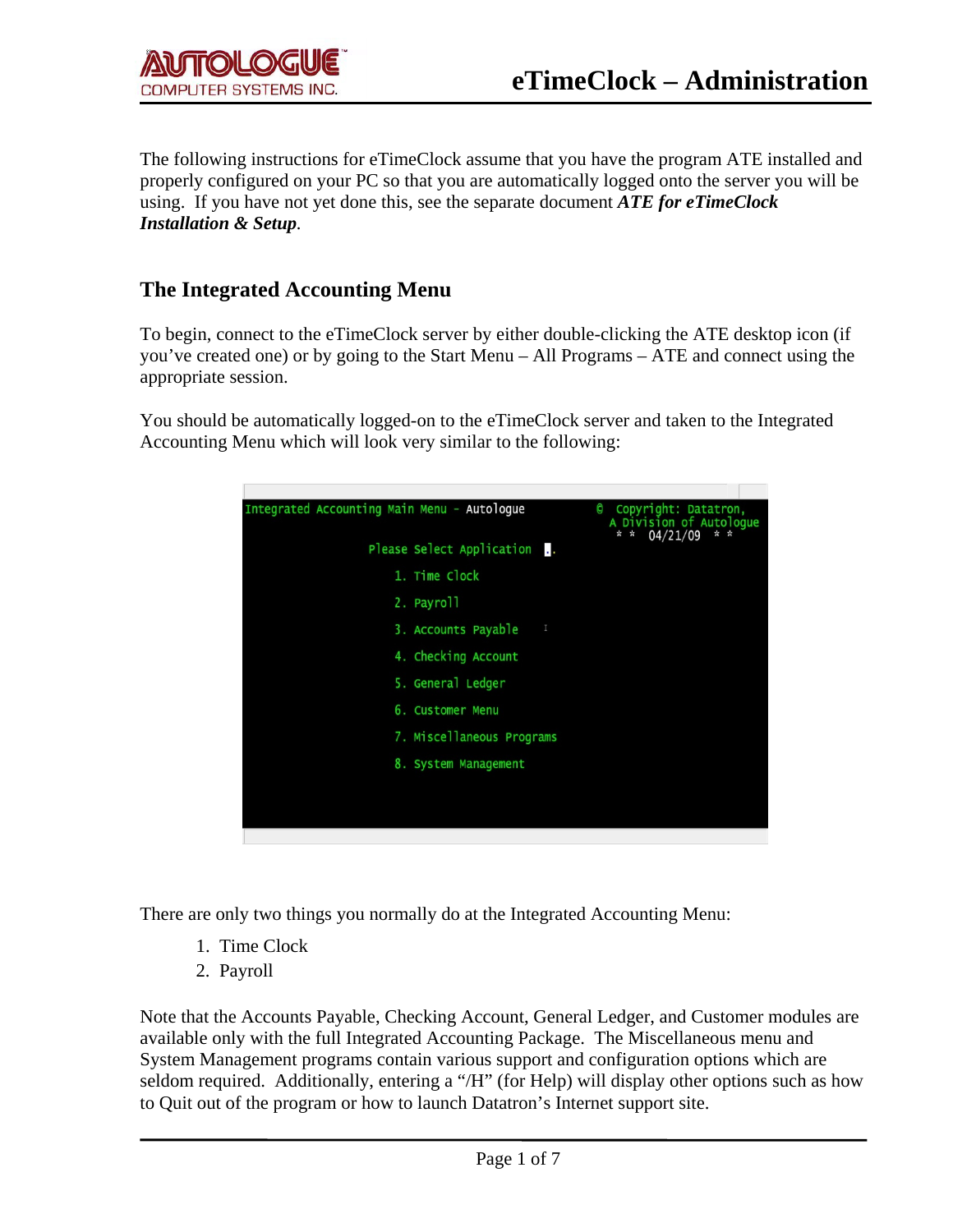## **2. Payroll**

Employees must be added to the system before they will be able to check in or out. Select #2 "Payroll". You will be taken to:

| Autologue Computer Systems<br>Payroll Menu<br>۰. | Copyright: Datatron,<br>0<br>A Division of Autologue |
|--------------------------------------------------|------------------------------------------------------|
| Please Select Application                        | T                                                    |
| 1. Employee Master File Maintenance              | 6. Manual Trx Entry & Editing                        |
| 2. Employee Report Menu                          | 7. Print Quarterly 941A Forms                        |
| 3. Payroll Attendance Entry & Editing            | 8. Print Year End W-2 Forms                          |
| 4. Calculate The Payroll (After # 3)             | 9. Print/Screen Payroll History                      |
| 5. Print Payroll Checks (After #4)               | 10. Print Overtime & Sick Pay Report                 |
|                                                  | 11. System Management                                |
|                                                  |                                                      |
|                                                  |                                                      |
|                                                  |                                                      |

Select #1 "Employee Master File Maintenance". You will be taken to:

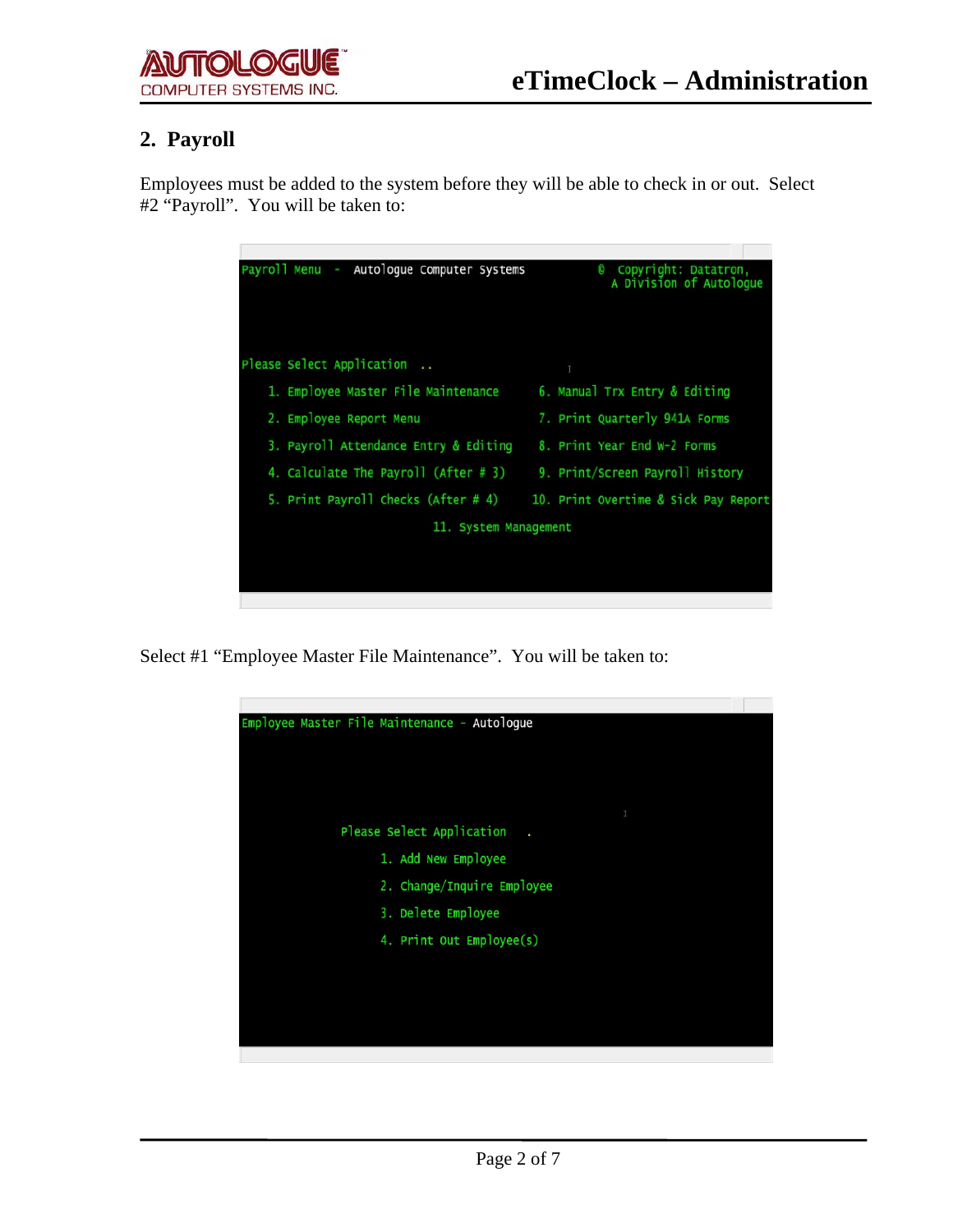| S1<br>1)<br>Empl $#$ | Employee Master File - Autologue |       | 37) Exm From St Unemp T |
|----------------------|----------------------------------|-------|-------------------------|
| 2)<br>Name           |                                  |       | Sect125 Deductions      |
| 31<br>Street         |                                  |       | Pension Plan            |
| City<br>41           | $21)$ Dept #                     |       | Sick Pay                |
| 51<br>State          | 22) Title                        |       |                         |
|                      |                                  |       | Tips                    |
| 6)<br>Zip            |                                  |       | 38) #Exm FWT            |
| 71<br>Offset Hours   | 23) Empl Type                    |       | 39) #Exm SWT            |
| 8)<br>Soc Sec#       | 24) Pay Period                   |       | 40) #Exm LWT            |
| 9)<br>Lic #          | 25)<br>Base Pay                  |       | 41) Add FWT             |
| 10) A/R Acct#        | 26) Reg Rate                     |       | 42) Add SWT             |
| 11)<br>GL#<br>Log    | 27) Ovt Rate                     |       | 43) Add LWT             |
| 12)<br>Home Ph       | 28)<br>Spc R1                    |       | 44) FICA Flg            |
| Dist<br>GL Acct#     | 29)<br>R <sub>2</sub>            |       | 45) Medi Flg            |
| 13)                  | %<br>30)<br>R <sub>3</sub>       |       | 46) UC Flg              |
|                      | %<br>R <sub>4</sub><br>31)       | 47)   | Marital                 |
| $\frac{14}{15}$      | %<br>32)<br>R5                   |       | 48) Pension             |
| $\frac{16}{17}$      | ℅<br>33) Guar Hrs                |       | 49) Exm Plan            |
|                      | %<br>34) Comm Rte                |       | 50) Contr %             |
| 18)                  | %<br>35) State Tax:              | Type  | 51) Contr \$            |
| 19)                  | %                                | Table | 52) W2 Pen Code         |
| 20)                  | %<br>36) Local Tax:              | Type  | 53) EIC Flg             |
|                      |                                  | Table | 54) Term Flq            |

Select #1 "Add New Employee". You will be taken to:

Where you need to enter ONLY the following fields:

- 1. Employee Number. Values from 1 to 9999 are allowed.
- 2. Employee Name. Be sure to use all CAPITAL letters for easy name searches.
- 7. Offset Hours. Enter either a "+" (the default) or a "-", and then the number of hours that the employee's local time zone differs from Greenwich Mean Time (GMT). For your information, EST (Eastern Standard Time) is GMT -5, CST is -6, MST is -7, PST is -8, Alaska is -9, and Hawaii is -10.

Note: This program is currently being updated to NOT require the following fields, since these are only required for the full Integrated Accounting Payroll Package. In the meantime, just enter the following in each of these fields:

 10. 1 11. 55,55 and –  $13. -$ 

Now simply hold down the [Enter] key and all other fields (on all 9 screens!) will be set to their "default" values, OR see the separate document *Datatron Keystroke Files* for instructions on how to enter by all remaining fields using just a single keystroke!

After the employees are added you can back out to the prior menu and select either:

- 2. Change/Inquire Employee to make changes to existing employees.
- 3. Delete Employee to delete.
- 4. Print Out Employee(s) to print. Note that all printouts sent to printer number "LPT98" will be directed back to your PC were you can select the desired printer.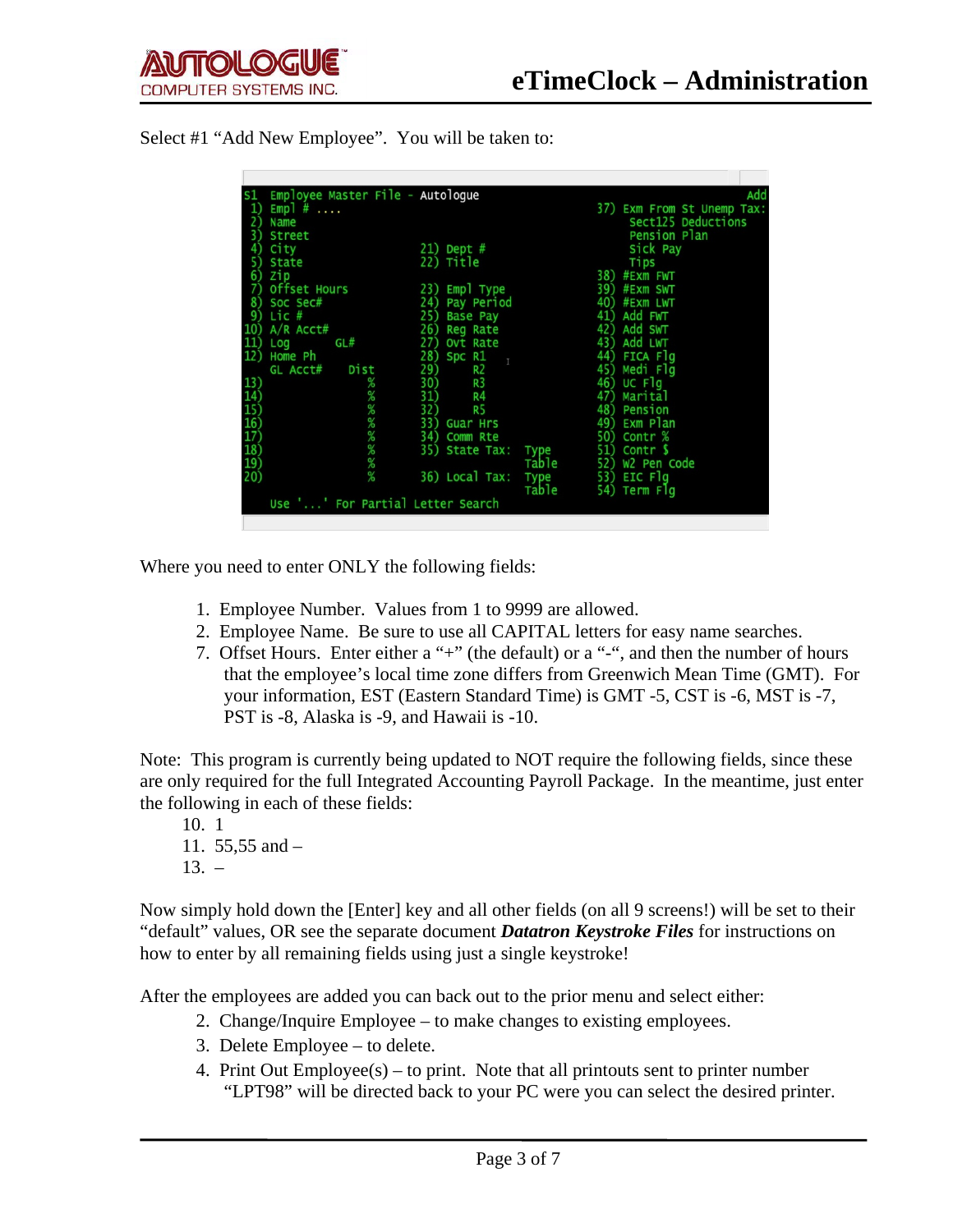After completing the addition of the employees, you can back all the way out to the main Integrated Accounting Menu and select #1 "Time Clock". You will be taken to:



Where options "1. Check In or Out" and "2. Screen Employees Checked In" were explained in the separate document, *eTimeClock – User Mode*, and options "4. Reset Computer Time or Date" and "5. System management" are normally only used by the Datatron System Administrator.

Select #3 "Time Clock Maintenance". You will be taken to:

| Time Clock Program - Autologue |  |
|--------------------------------|--|
|                                |  |
| I                              |  |
| Please Select Application      |  |
| 1. Add New Record(s)           |  |
| 2. Change/Inquire Record(s)    |  |
| 3. Delete Record(s)            |  |
| 4. Print Out Record(s)         |  |
| 5. Screen Records By Date      |  |
| 6. Screen Employees Checked In |  |
|                                |  |
|                                |  |
|                                |  |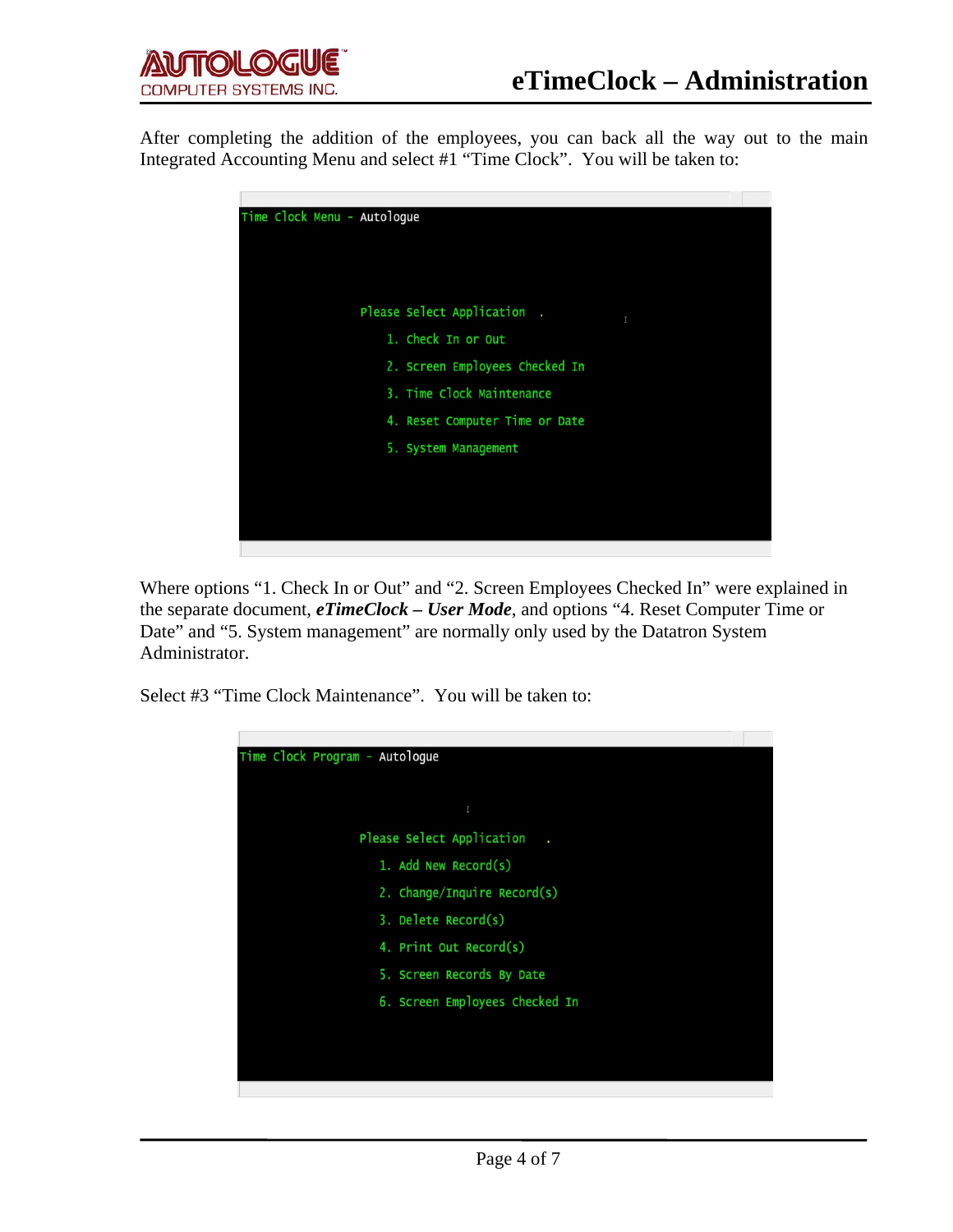This is the program which allows you to Change, Delete, Print, or Screen the Time Clock records created when employees Checked In or Out, or to Add record where they did not.

Select #1 "Add New Records" and you are taken to the Add screen. After entering the employee number that you wish to Add (or entering the first 3 characters of the employee's name to display a list of all matching employee names), and after entering the date of the record you want to Add, your screen will be:



At this point you can either enter the Check In Time, or hit a [Return] and enter the Check Out Time. The times can be entered (using 8:15 AM as an example) either as "815A" [Enter] or as "815" [Enter] "A" [Enter].

After the time is entered, you are taken to "Any Change?" when you can:

- Enter the number of any field (1-3) that you need to change.
- Hit a [Enter] to Add the record.
- Hit a [Left-arrow] to exit without Adding the record.

Any records Added will be marked with an "A" which will both screen and print on the Time Clock Report.

After backing out of the Add screen, option "2. Change/Inquire Records(s)" allows you to display and Change anything on any existing Time Clock record, including the Date, whether the record was an In or an Out, the (12-hour format) Time, or whether the record was AM or PM. Any records Changed will be marked with a "C" which will both screen and print on the Time Clock Report.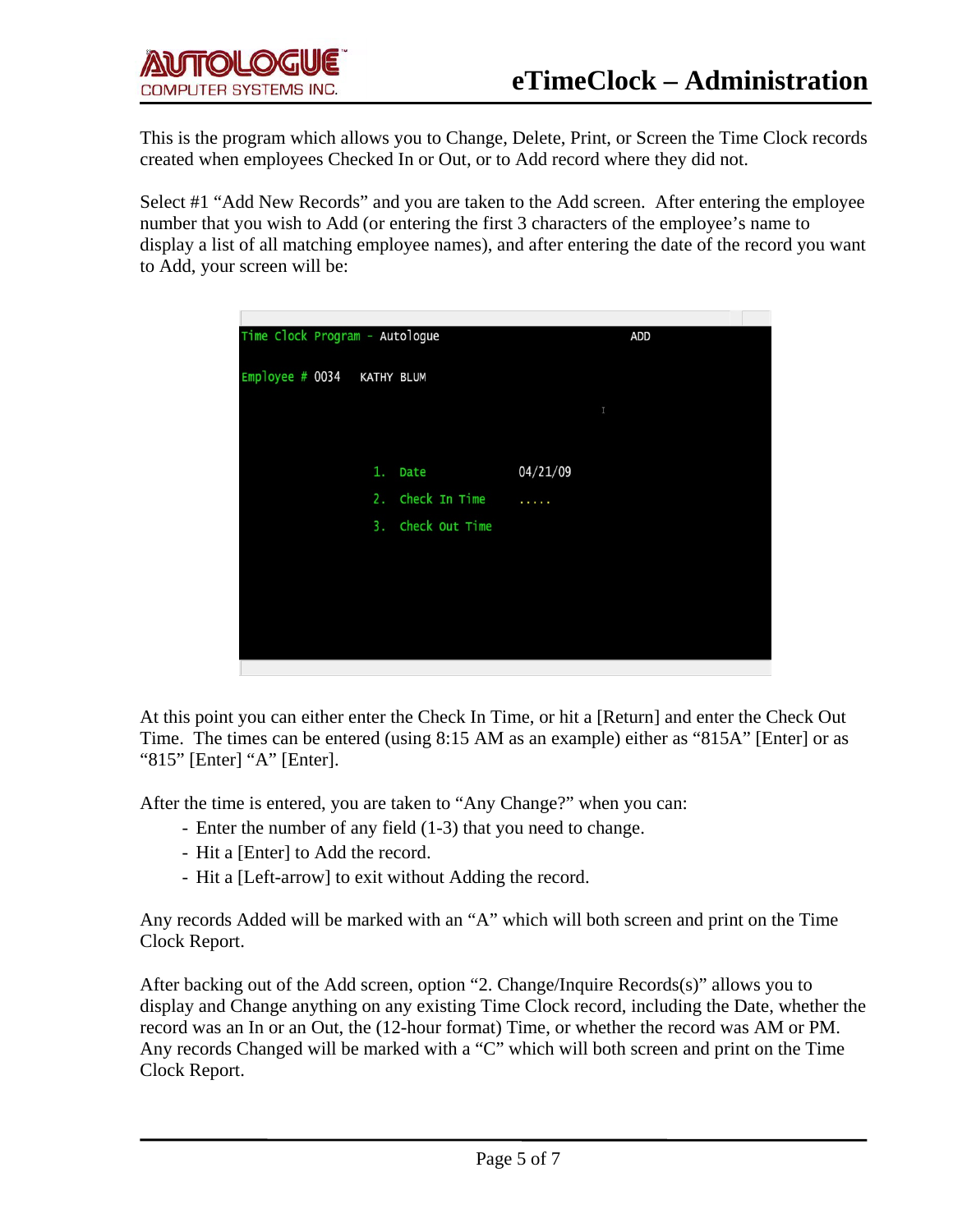Option "3. Delete Records(s)" allows you to Delete any existing Time Clock record. After entering the record to be Deleted, you will be prompted "Are You Sure You Want This Deleted?" which you must answer either "Y" or "N".

Select #4 "Print Out Records". You will be taken to:

| Time Clock Report - Autologue<br>1. Log: 09                                                                                                                                                                                                  |      |     |     |
|----------------------------------------------------------------------------------------------------------------------------------------------------------------------------------------------------------------------------------------------|------|-----|-----|
| 2. Starting Employee $#$ Ending Employee $#$                                                                                                                                                                                                 |      |     |     |
|                                                                                                                                                                                                                                              |      |     | 4th |
| 4. Round Minutes Up, Down or To Nearest Quarter Hour ? (Y or N)<br>A) 'In' Record (U,D,N) B) 'Out' Record (U,D,N)                                                                                                                            |      |     |     |
| 5. Should Listed Items Be Deleted From File ?                                                                                                                                                                                                |      |     |     |
| 6. Write Hours To Payroll Attendance ?<br>A) Use Employee File From This Log or Other Log ? (T or O)<br>B) Add Salaried Employees ?<br>C) States Basing Overtime On 8Hr Day (InsteadOf4OHrWk) ? (UpTo3)<br>D) Regular Hours For Cutoff Dates |      |     |     |
| 1st 2nd                                                                                                                                                                                                                                      | 3 rd |     | 4th |
| E) Holiday Hours For Cutoff Dates<br>1st 2nd                                                                                                                                                                                                 | 3 rd | 4th |     |
| 7. Form Feed Between Employees ? Wide or Narrow Paper ? (WorN)<br>8. Printer To Use LPT98 Print or Screen ? P                                                                                                                                |      |     |     |

To run this report, enter the following information:

- "1. Log" (i.e. Logical account, or Store) If you have employees checking in and out in multiple accounts (which is unusual), you can enter which accounts to include here. If you have only a single account, this entry is skipped.
- "2. Starting/Ending Employee #" Enter either a single employee's number, or a range of employee numbers, or just hit [Enter] for all employees.
- "3. Cutoff Dates" Enter the ending date for the report in MMDDYY format. If you have multiple Cutoff Dates in a single report (for instance, you pay every two weeks), enter each of the Cutoff Dates separately (entering the oldest date first).
- "4. Round Minutes …" Normally you would not round Clock In/Out record times. If you do, then enter a "Y" and then whether to round the Clock In/Clock Out records either Up, Down, or to Not round.
- "5. Should Listed Items Be Deleted From File?" Defaults to "N", but can be entered "Y" if you want to delete the Clock In/Out records what are printed on the Time Clock Report. Note that unless ALL Clock In records on the Time Clock Report have matching Clock Out records, NOTHING will be deleted from the file.